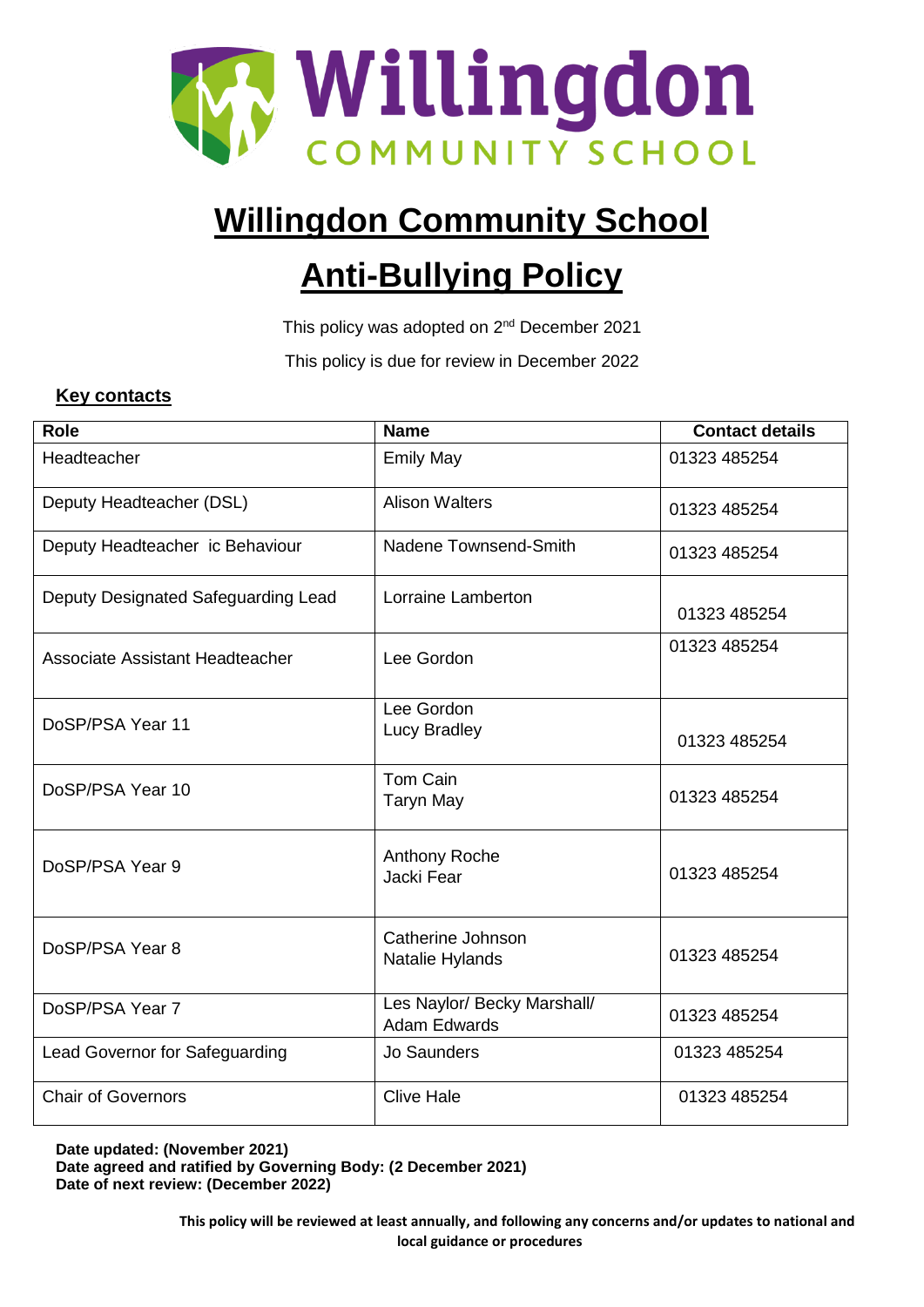This policy is based on DfE guidance "Preventing and Tackling Bullying" July 2017 and supporting documents. It also takes into account the DfE statutory guidance "Keeping Children Safe in Education" 2021. The school has read Childnet's "Cyberbullying: Understand, Prevent and Respond: Guidance for Schools".

## **1) Policy objectives:**

- This policy outlines what Willingdon Community School will do to prevent and tackle all forms of bullying.
- The policy has been adopted with the involvement of the whole school community.
- Willingdon Community School is committed to developing an anti-bullying culture where the bullying of adults, children or young people is not tolerated in any form.

# **2) Links with other school policies and practices**

This policy links with a number of other school policies, practices and action plans including (but not only):

- Behaviour for Learning policy
- Complaints procedure
- Child Protection and Safeguarding Policy
- Data Protection policy
- Online Safety policy
- Curriculum policy

This policy should also be read in conjunction with the school Vision Statement and Ethos of the School as detailed below.

## *We are Willingdon*

We are a united, vibrant community which demonstrates personal excellence in all that we do. Learning at Willingdon transforms lives by igniting curiosity and expecting the very best from staff and students alike. We value opportunities, aiming for success today to prepare for challenges and opportunities tomorrow. We are respectful, honest and courteous to empower each other on our unique learning journeys. We look after ourselves and each other, and show empathy, respect and compassion to all people and our environment along the way. We encourage tolerance, resilience and reflection, which in turn allows everyone to make progress every lesson. We work together as a harmonious community to be the very best versions of ourselves.

## *This makes us Willingdon*

## *Ethos*

At Willingdon Community School, we aim to develop, in all our students, key values which we consider contribute to the achievement of what we refer to as, Personal Excellence.

## *Ambition*

To strive to do your best on all occasions. Take on new challenges and challenge yourself to reach the highest possible standards and be personally successful.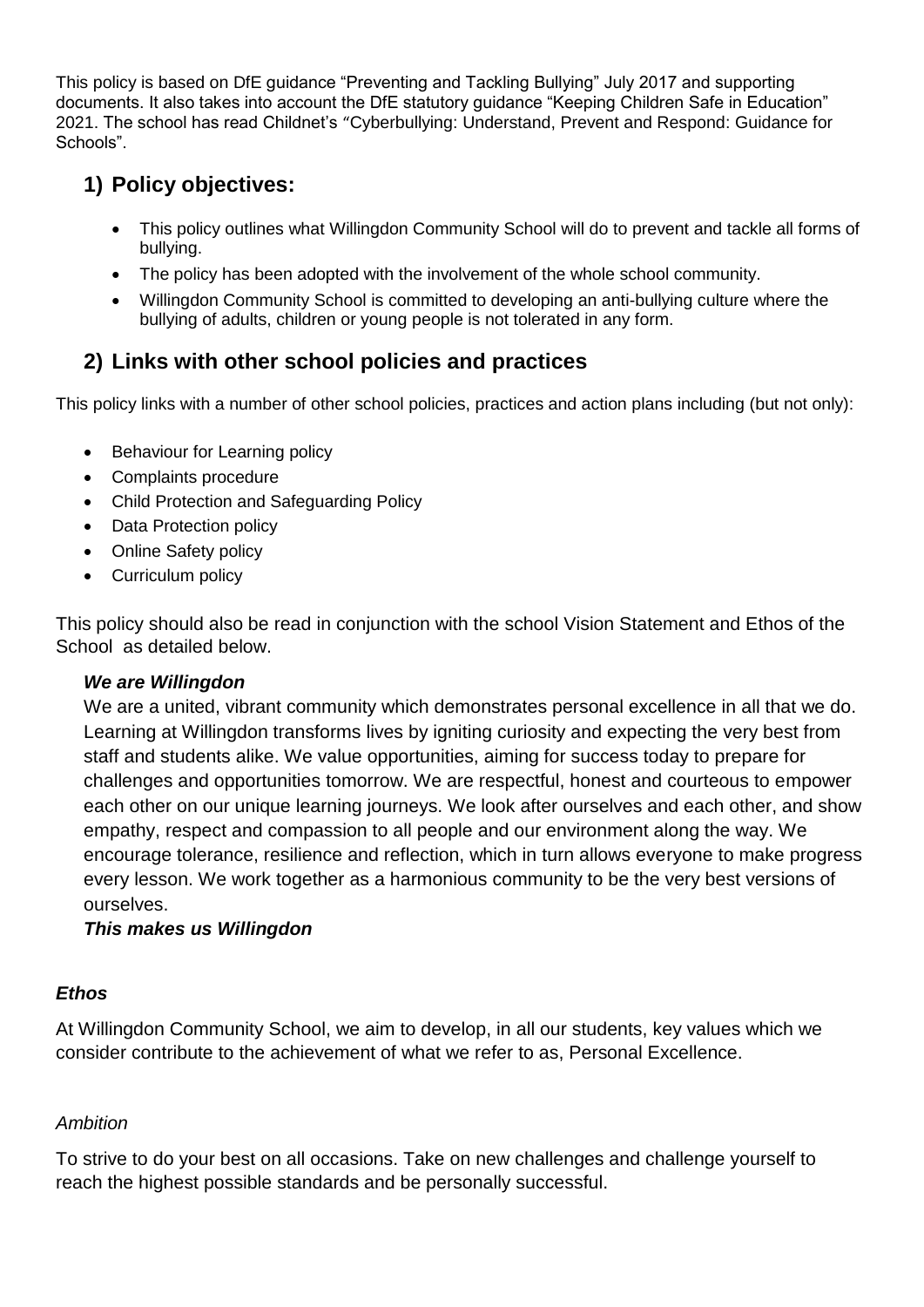## *Respect*

To respect and value all members of our community, recognising and celebrating our differences. Respect ourselves, valuing what we can each bring to our community.

## *Compassion*

Understand the needs of others and support those who sometimes need our help. Contribute to charitable work which supports those less well-off in the world.

## *Courtesy*

Be well mannered in all situations, displaying the basic courtesies that we all value. Greet those you work with regularly; be particularly welcoming and polite to visitors and show appreciation for those who support and work closely with you.

## *Honesty*

Always be honest, even when it may appear difficult. Be honest to yourself - know your strengths and your weaknesses.

# **3) Links to legislation**

There are a number of pieces of legislation which set out measures and actions for schools in response to bullying, as well as criminal and civil law. These may include (but are not limited to):

- The Education and Inspection Act 2006, 2011
- The Equality Act 2010
- The Children Act 1989
- Protection from Harassment Act 1997
- The Malicious Communications Act 1988
- Public Order Act 1986

## **4) Responsibilities**

It is the responsibility of:

- The Headteacher to communicate this policy to the school community, to ensure that disciplinary measures are applied fairly, consistently and reasonably, and that a member of the senior leadership team has been identified to take overall responsibility.
- School Governors to take a lead role in monitoring and reviewing this policy.
- All staff, including: governors, senior leadership, teaching and non-teaching staff, to support, uphold and implement this policy accordingly.
- Parents/carers to support their children and work in partnership with the school.
- Students to abide by the policy.

# **5) Definition of bullying**

Bullying is "behaviour by an individual or a group, repeated over time that intentionally hurts another individual either physically or emotionally". (DfE "Preventing and Tackling Bullying", July 2017)

Bullying can include: name calling, taunting, mocking, making offensive comments; kicking; hitting; taking belongings; producing offensive graffiti; gossiping; excluding people from groups and spreading hurtful and untruthful rumours.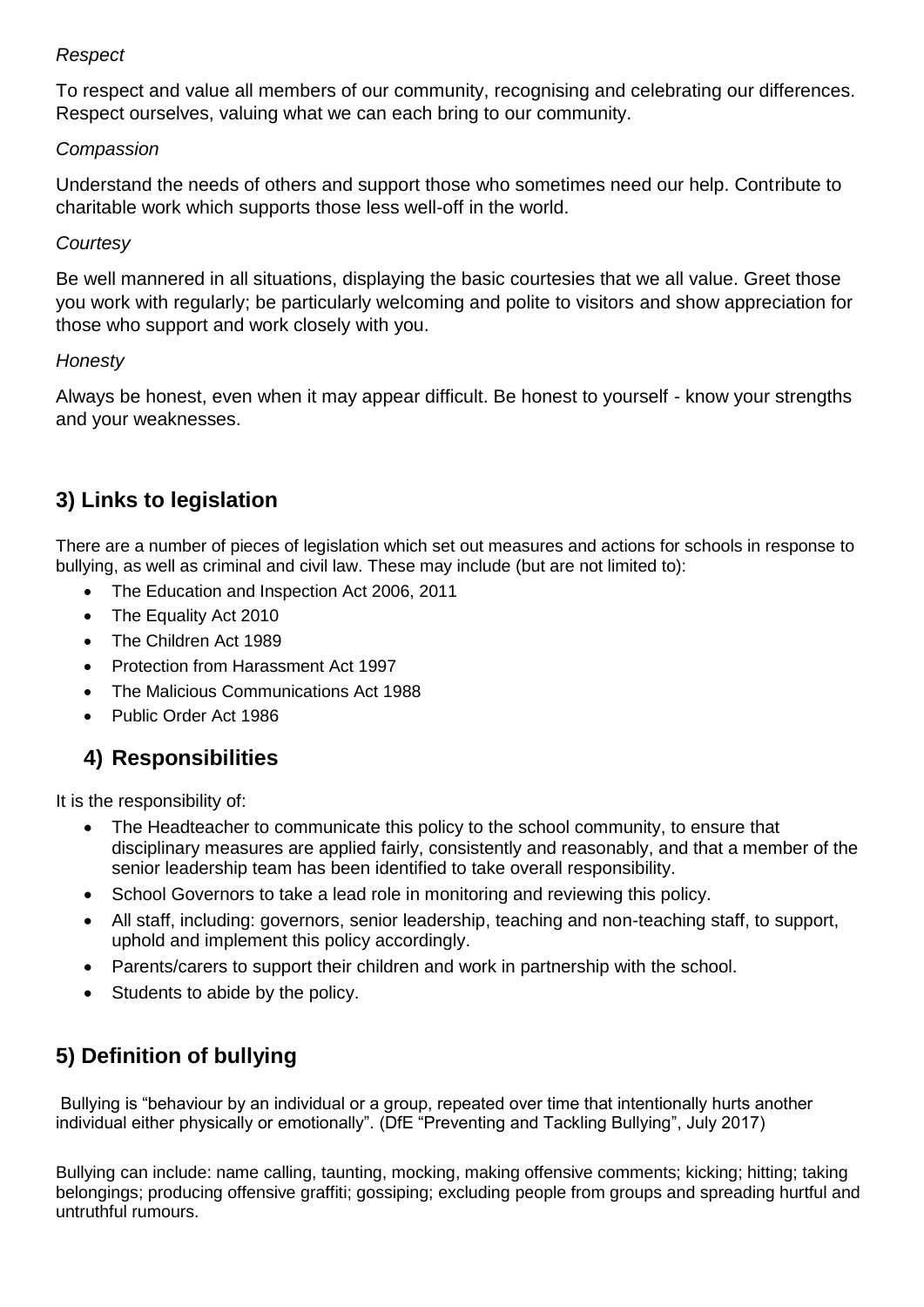This includes the same unacceptable behaviours expressed online, sometimes called online or cyberbullying. This can include: sending offensive, upsetting and inappropriate messages by phone, text, instant messenger, through gaming, websites, social media sites and apps, and sending offensive or degrading photos or videos.

Bullying can be a form of peer on peer abuse and can be emotionally abusive; it can cause severe and adverse effects on children's emotional development.

# **6) Forms of bullying covered by this policy**

Bullying can happen to anyone. This policy covers all types of bullying including:

- Bullying related to race, religion, nationality or culture
- Bullying related to SEND (Special Educational Needs or Disability)
- Bullying related to appearance or physical/mental health conditions
- Bullying related to sexual orientation (homophobic bullying)
- Bullying of young carers, children in care or otherwise related to home circumstances
- Sexist, sexual and transphobic bullying
- Bullying via technology, known as online or cyberbullying

## **7) Signs and Symptoms of bullying**

A child may indicate by signs or behaviour that they are being bullied. Willingdon Community School staff are aware of these signs and the appropriate member of staff will investigate if these signs are reported to them.

- Being frightened of walking to and from school
- Not wanting to go on the bus to school
- Begging to be driven to school
- Showing changes in their usual routine.
- Unwilling to go to school
- Beginning to truant
- Becoming withdrawn, anxious or lacking in confidence
- Starting to stammer
- Attempting or threatening suicide or running away
- Feeling ill in the mornings
- Beginning to do poorly in school work
- Coming home with clothes torn or books damaged
- Having possessions which are damaged or 'go missing'
- Asking for money or starting to steal money
- Having dinner or other moneys continually lost
- Having unexplained cuts or bruises
- Becoming aggressive, disruptive or unreasonable
- Bullying other children or siblings
- Stopped eating
- Being frightened to say what's wrong
- Giving improbable excuses for any of the above
- Being afraid to use the internet or mobile phone
- Being nervous or jumpy when a cyber-message is received

These signs and behaviours could indicate other problems – but bullying should be considered and investigated.

## **8) School ethos**

Willingdon Community School recognises that bullying, especially if left unaddressed, can have a devastating effect on individuals; it can create a barrier to learning and have serious consequences for mental wellbeing.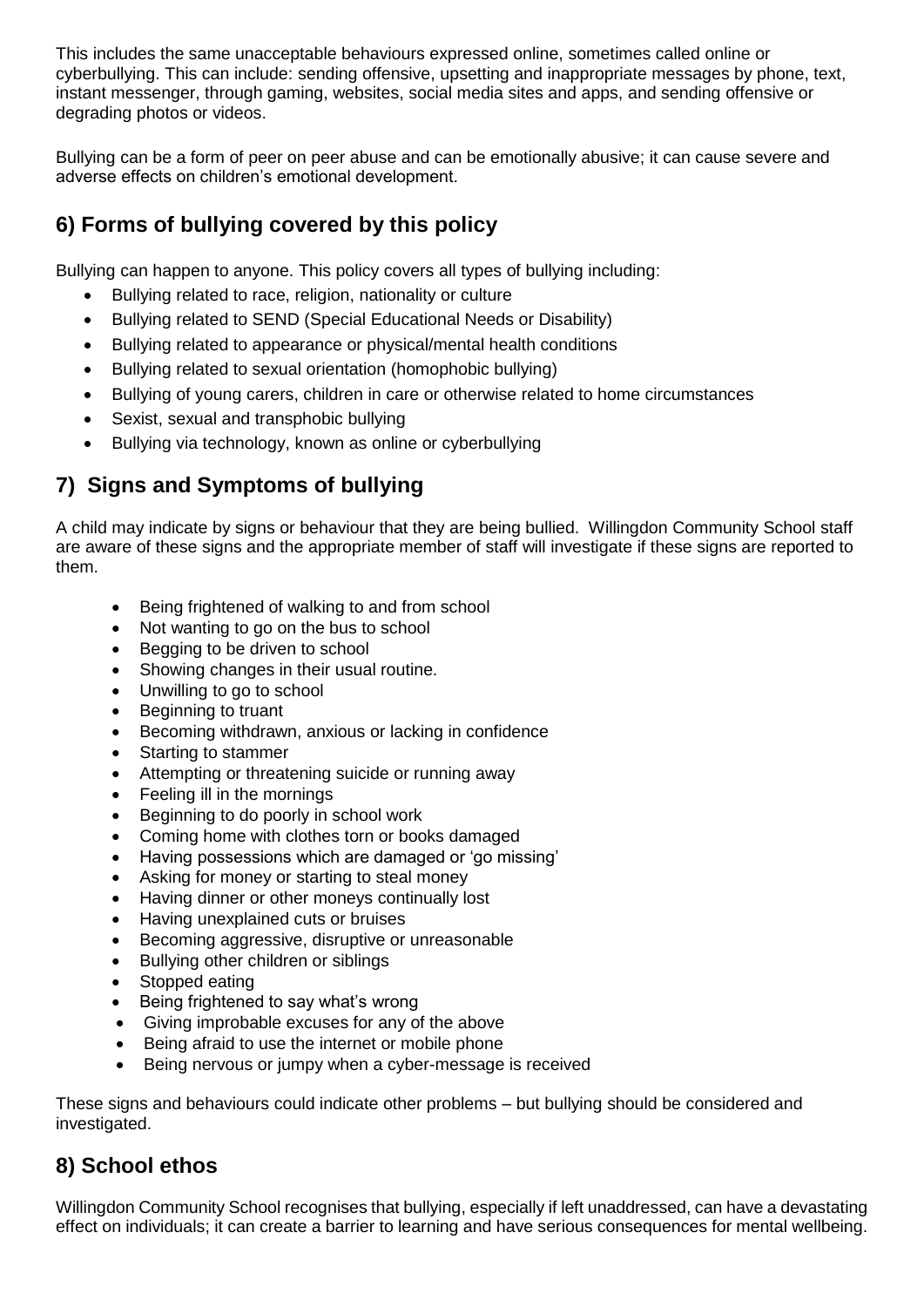By effectively preventing and tackling bullying, our school can help to create safe, disciplined environment, where students are able to learn and fulfil their potential.

*Our Community*:

- Monitors and reviews our anti-bullying policy and practice on a regular basis.
- Supports staff to promote positive relationships, to help prevent bullying.
- Recognises that some members of our community may be more vulnerable to bullying and its impact than others; being aware of this will help us to develop effective strategies to prevent bullying from happening and provide appropriate support, if required.
- Will intervene by identifying and tackling bullying behaviour appropriately and promptly.
- Ensures our students are aware that bullying concerns will be dealt with sensitively and effectively; that everyone should feel safe to learn and abide by the anti-bullying policy.
- Requires all members of the community to work with the school to uphold the anti-bullying policy. This includes encouraging and empowering students to call out bullying behaviour and discriminatory behaviour attitude.
- Use the curriculum wherever possible to challenge stereotypes and prejudices that may lead to bullying.
- Reports back to parents/carers regarding concerns on bullying, dealing promptly with complaints.
- Seeks to learn from good anti-bullying practice elsewhere.
- Utilises support from the Local Authority and other relevant organisations when appropriate.

## **9) Prevention of Bullying**

Willingdon Community School is committed to preventing bullying before it occurs. This is done through:

- Ensuring students are aware of issues in relation to bullying. This awareness is developed through assemblies, anti-bullying week, RSHE and throughout the curriculum.
- Awareness and education through tutor time
- Discussion and consultation with student voice and school council
- Promotion of our values of 'Personal Excellence'
- The promotion of the British Values of tolerance and raising awareness of different cultures through our tutor time values activities, SMSC assembly programme and the RSHE curriculum.
- Break and lunch duty teams at key places in which student voice stated that they felt more vulnerable and where bullying could occur.
- Guide parents in how to generate open discussion around the topics of bullying and prejudice.

The whole school community will:

- Create and support an inclusive environment which promotes a culture of mutual respect, consideration and care for others, which will be upheld by all.
- Recognise that bullying can be perpetrated or experienced by any member of the community, including adults and children (peer on peer abuse).
- Openly discuss differences between people that could motivate bullying, such as: religion, ethnicity, disability, gender, sexuality or appearance related difference. Also children with different family situations, such as looked after children or those with caring responsibilities.
- Challenge practice and language which does not uphold the values of tolerance, non-discrimination and respect towards others.
- Be encouraged to use technology, especially mobile phones and social media positively and responsibly.
- Work with staff, the wider community and outside agencies to prevent and tackle concerns including all forms of prejudice-driven bullying.
- Actively create "safe spaces" for vulnerable children and young people.
- Safeguard the site through allocated dates that all areas are monitored and covered, to prevent hidden spaces and areas where bullying can go unnoticed.
- Celebrate success and achievements to promote and build a positive school ethos.

#### *Policy and Support*

The whole school community will: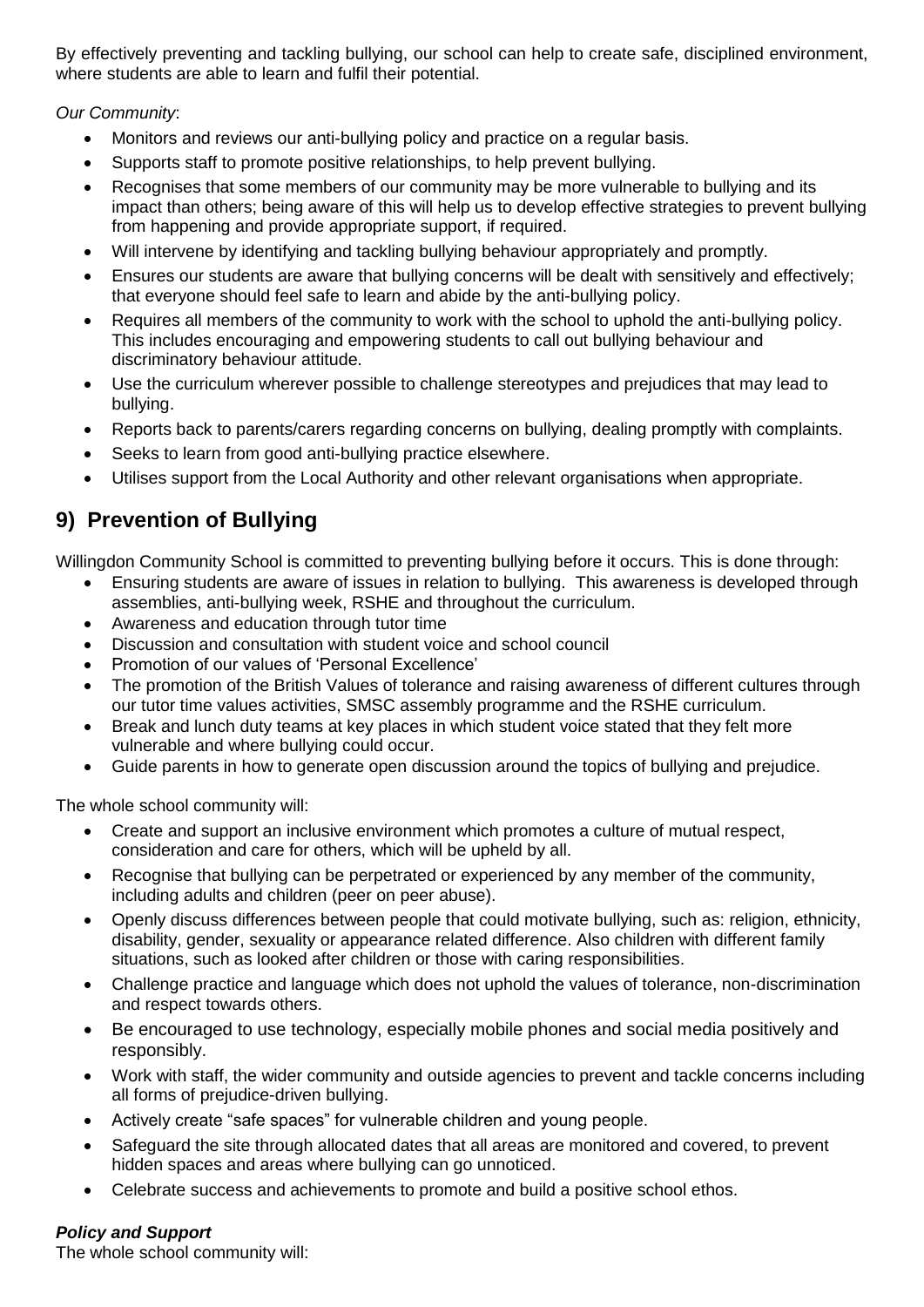- Provide a range of approaches for students, staff and parents/carers to access support and report concerns.
- Regularly update and evaluate our practice to take into account the developments of technology and provide up-to-date advice and education to all members of the community regarding positive online behaviour.
- Take appropriate, proportionate and reasonable action, in line with existing school policies, for any bullying brought to the school`s attention, which involves or affects students, even when they are not on school premises; for example, when using school transport or online, etc.
- Implement appropriate disciplinary sanctions; the consequences of bullying will reflect the seriousness of the incident, so that others see that bullying is unacceptable.
- Use a variety of techniques to resolve the issues between those who bully, and those who have been bullied.

### *Education and Training*

The school community will:

- Train all staff, including: teaching staff, support staff (e.g. administration staff and site support staff) and pastoral staff, to identify all forms of bullying and take appropriate action, following the school's policy and procedures (including recording and reporting incidents).
- Consider a range of opportunities and approaches for addressing bullying throughout the curriculum and other activities, such as: through displays, assemblies, peer support, the school/student council, etc.
- Provide systematic opportunities to develop students' social and emotional skills, including building their resilience and self-esteem.

#### **Involvement of students**

*We will:* 

- Involve students in policy writing and decision making, to ensure that they understand the school's approach and are clear about the part they have to play to prevent bullying.
- Regularly canvas students` views on the extent and nature of bullying.
- Ensure that all students know how to express worries and anxieties about bullying.
- Ensure that all students are aware of the range of sanctions which may be applied against those engaging in bullying.
- Involve students in anti-bullying campaigns in schools and embed messages in the wider school curriculum.
- Publicise the details of internal support, as well as external helplines and websites.
- Offer support to students who have been bullied and to those who are bullying in order to address the problems they have.

#### **Involvement and liaison with parents and carers**

*We will:* 

- Take steps to involve parents and carers in developing policies and procedures, to ensure they are aware that the school does not tolerate any form of bullying.
- Make sure that key information about bullying (including policies and named points of contact) is available to parents/carers in a variety of formats.
- Ensure all parents/carers know who to contact if they are worried about bullying and where to access independent advice.
- Work with all parents/carers and the local community to address issues beyond the school gates that give rise to bullying.
- Ensure that parents work with the school to role model positive behaviour for students, both on and offline.
- Ensure all parents/carers know about our complaints procedure and how to use it effectively, to raise concerns in an appropriate manner.

## **10) Responding to bullying**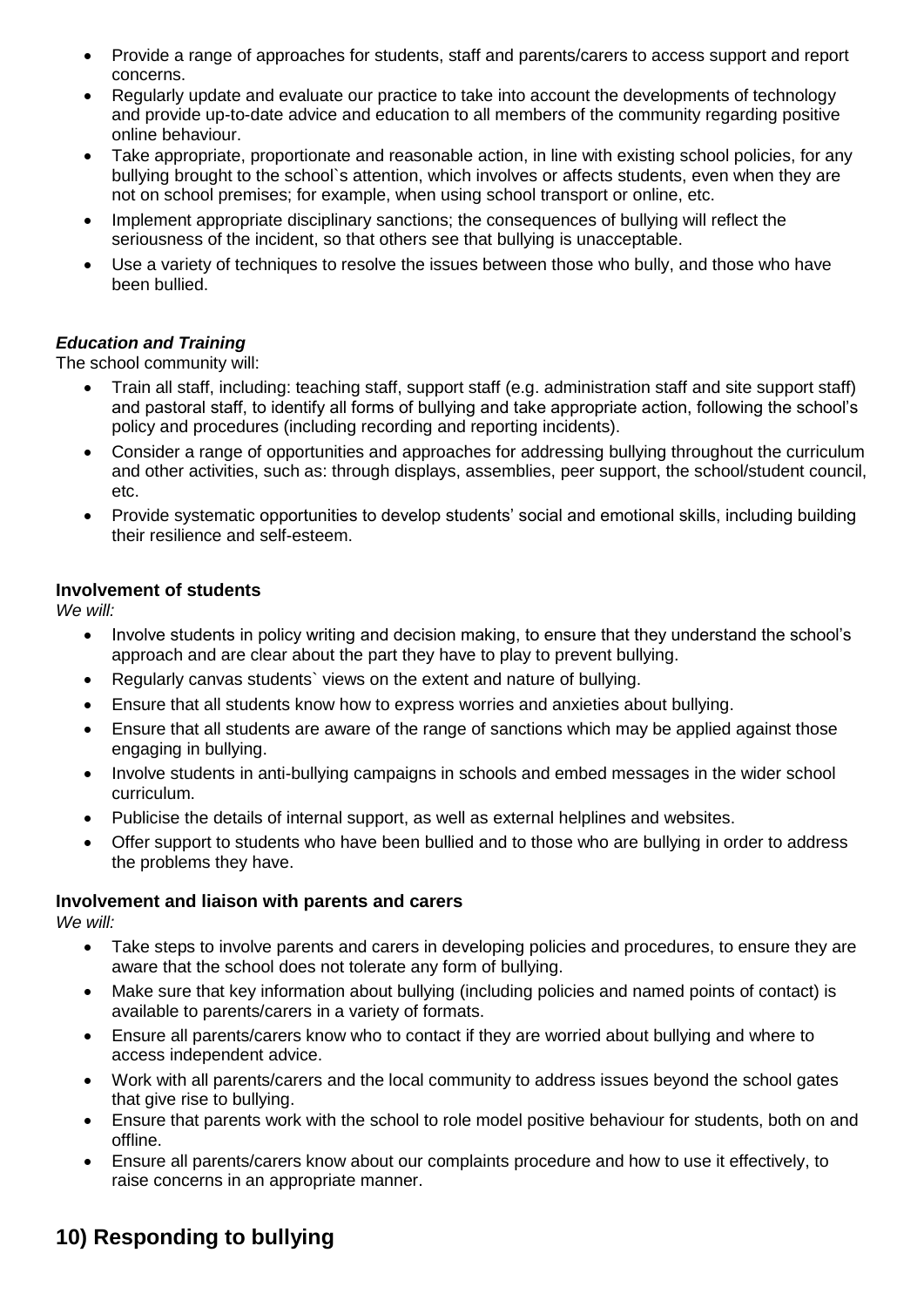The following steps may be taken when dealing with all incidents of bullying reported to the school:

- If bullying is suspected or reported, the incident will be dealt with immediately by the member of staff who has been approached or witnessed the concern.
- The school will provide appropriate support for the person being bullied making sure they are not at risk of immediate harm and will involve them in any decision-making, as appropriate.
- The DoSP, PSA or another member of leadership staff will interview all parties involved and statements will be taken and a record of the incident put on SIMS.
- The Designated Safeguarding Lead and safeguarding team will be informed of all bullying issues where there are safeguarding concerns through the My Concern reporting system.
- The school will inform other staff members, and parents/ carers, where appropriate.
- Sanctions (as identified within the school behaviour policy) and support for individuals will be implemented, in consultation with all parties concerned.
- If necessary, other agencies may be consulted or involved, such as: the police (if a criminal offence has been committed) or other local services including early help or children's social care (if a child is felt to be at risk of significant harm).
- Where the bullying takes place off school site or outside of normal school hours (including cyberbullying), the school will ensure that the concern is fully investigated. Appropriate action will be taken, including providing support and implementing sanctions in school in accordance with the school's behaviour policy.
- A clear and precise account of the incident will be recorded by the school in accordance with existing procedures. This will include recording appropriate details regarding decisions and action taken.

## *Cyberbullying*

When responding to cyberbullying concerns, the school will:

- Act as soon as an incident has been reported or identified.
- Provide appropriate support for the person who has been cyberbullied and work with the person who has carried out the bullying to ensure that it does not happen again.
- Encourage the person being bullied to keep any evidence (screenshots) of the bullying activity to assist any investigation.
- Take all available steps where possible to identify the person responsible. This may include:
	- **If** looking at use of the school systems;
	- **identifying and interviewing possible witnesses;**
	- Contacting the service provider and the police, if necessary.
- Work with the individuals and online service providers to prevent the incident from spreading and assist in removing offensive or upsetting material from circulation. This may include:

 Support reports to a service provider to remove content if those involved are unable to be identified or if those involved refuse to or are unable to delete content.

• Confiscating and searching students' electronic devices, such as mobile phones, in accordance with the law and also the school searching and confiscation policy.

• Requesting the deletion of locally-held content and content posted online if they contravene school behavioural policies.

- Inform the police if a criminal offence has been committed.
- Provide information to staff and students regarding steps they can take to protect themselves online. This may include:
	- advising those targeted not to retaliate or reply;
	- **•** providing advice on blocking or removing people from contact lists;
	- helping those involved to think carefully about what private information they may have in the public domain.

#### *Supporting students*

*Students who have been bullied will be supported by:* 

• Reassuring the student and providing continuous support.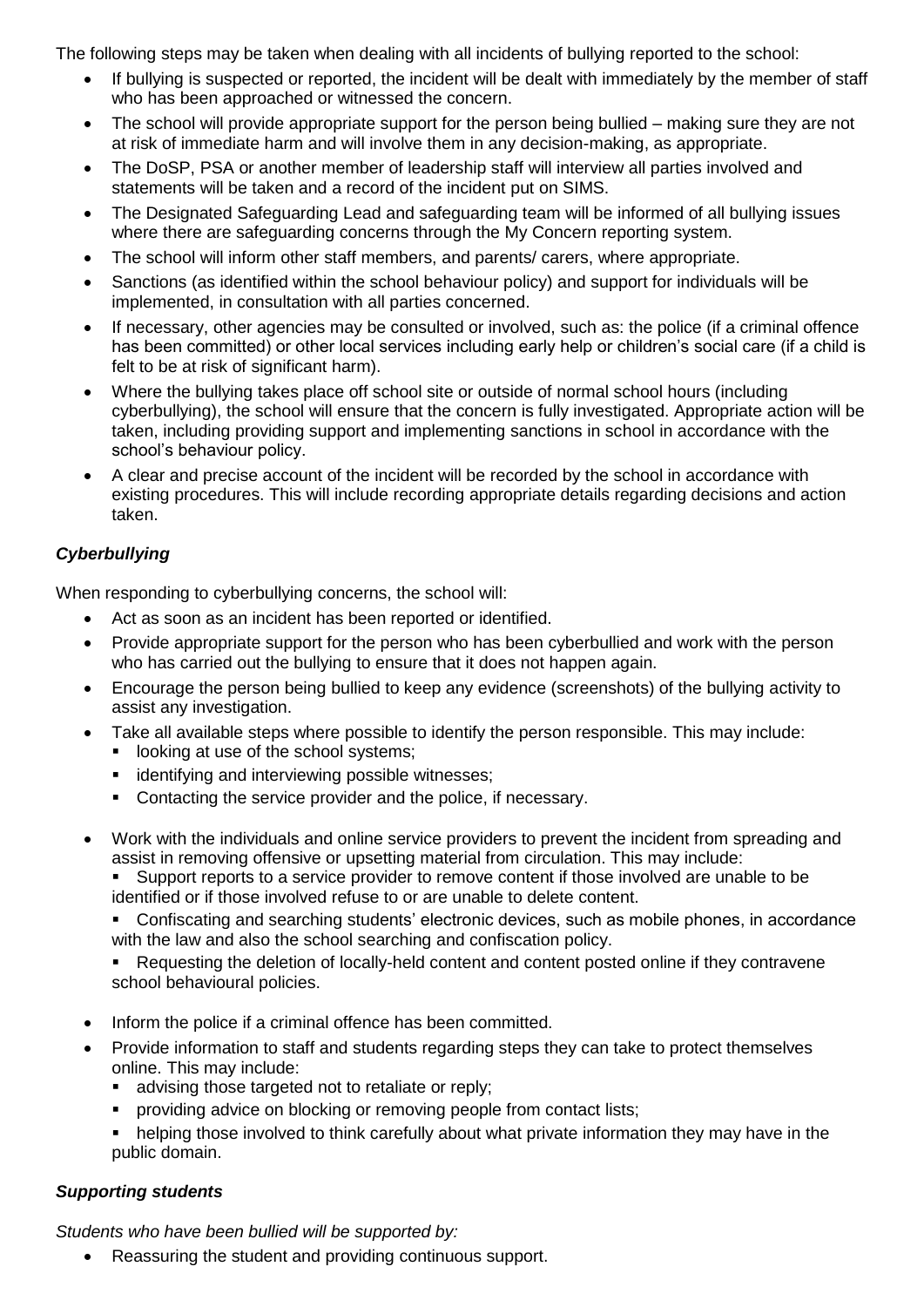- Offering an immediate opportunity to discuss the experience with their tutor, DoSP, PSA, member of the safeguarding team, or a member of staff of their choice.
- Being advised to keep a record of the bullying as evidence and discuss how to respond to concerns and build resilience as appropriate.
- Working towards restoring self-esteem and confidence.
- Providing ongoing support; this may include: working and speaking with staff, offering formal counselling, engaging with parents and carers.
- Where necessary, working with the wider community and local/national organisations to provide further or specialist advice and guidance; this could include support through Early Help or Specialist Children's Services, or support through Child and Adolescent Mental Health Services (CAMHS).

*Students who have perpetrated the bullying will be helped by:* 

- Discussing what happened, establishing the concern and the need to change.
- Informing parents/carers to help change the attitude and behaviour of the child.
- Providing appropriate education and support regarding their behaviour or actions.
- If online, requesting that content be removed and reporting accounts/content to service providers.
- Sanctioning, in line with school behaviour/discipline policy; this may include official warnings, detentions, removal of privileges (including online access when encountering cyberbullying concerns), and suspensions or permanent exclusions.
- Where necessary, working with the wider community and local/national organisations to provide further or specialist advice and guidance; this may include involvement from the Police or referrals to Early Help, Specialist Children's Services, or Child and Adolescent Mental Health Services (CAMHS) as appropriate.

#### **Supporting adults**

Our school takes measures to prevent and tackle bullying among students; however, it is equally important to recognise that bullying of staff and parents, whether by students, parents or other staff members, is unacceptable.

*Adults (staff and parents) who have been bullied or affected will be supported by:* 

- Offering an immediate opportunity to discuss the concern with a member of SLT and/or the headteacher.
- Advising them to keep a record of the bullying as evidence and discuss how to respond to concerns and build resilience, as appropriate.
- Where the bullying takes place off school site or outside of normal school hours (including online), the school will still investigate the concern and ensure that appropriate action is taken in accordance with the schools behaviour and discipline policy.
- Reporting offensive or upsetting content and/or accounts to the service provider, where the bullying has occurred online.
- Reassuring and offering appropriate support.
- Working with the wider community and local/national organisations to provide further or specialist advice and guidance.
- *Adults (staff and parents) who have perpetrated the bullying will be helped by:*
- Discussing what happened with a senior member of staff and/or the headteacher to establish the concern.
- Establishing whether a legitimate grievance or concern has been raised and signposting to the school's official complaints procedures.
- If online, requesting that content be removed.
- Instigating disciplinary, civil or legal action as appropriate or required.

*Note: Specific guidance is available for school leaders regarding dealing with complaints made on social networking sites by parents/carers: www.kelsi.org.uk/child-protection-and-safeguarding/e-safety* 

## **11) Monitoring and review: putting policy into practice**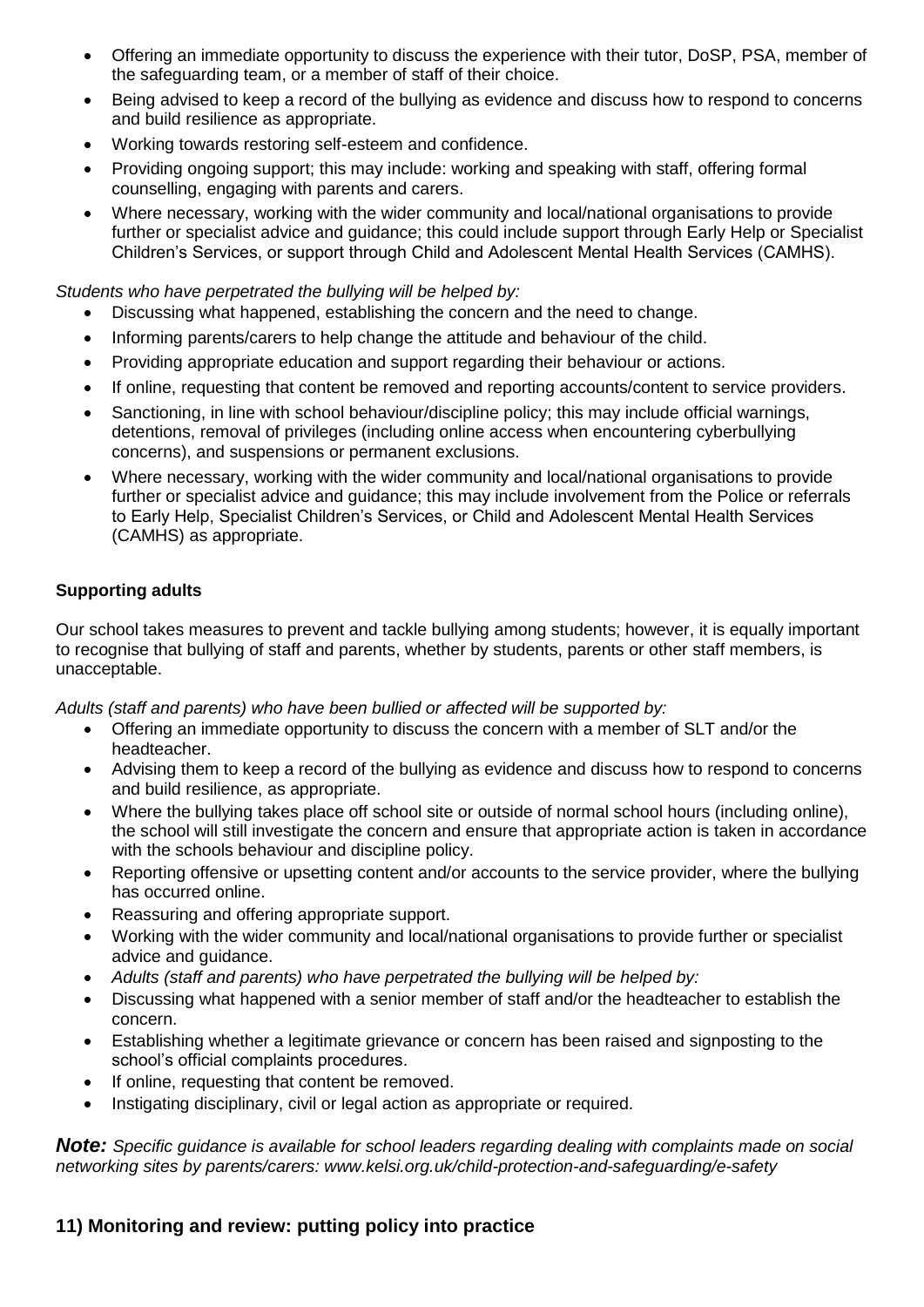The school will ensure that they regularly monitor and evaluate mechanisms to ensure that the policy is being consistently applied.

- Any issues identified will be incorporated into the school's action planning.
- The Headteacher will be informed of bullying concerns, as appropriate.
- The named Governor for bullying will report on a regular basis to the governing body on incidents of bullying, including outcomes.

## **12) Useful links and supporting organisations**

- Anti-Bullying Alliance: www.anti-bullyingalliance.org.uk
- Childline: www.childline.org.uk
- Family Lives: www.familylives.org.uk
- Kidscape: www.kidscape.org.uk
- MindEd: www.minded.org.uk
- NSPCC: www.nspcc.org.uk
- The BIG Award: www.bullyinginterventiongroup.co.uk/index.php
- PSHE Association: www.pshe-association.org.uk
- Restorative Justice Council: www.restorativejustice.org.uk
- The Diana Award: www.diana-award.org.uk
- Victim Support: www.victimsupport.org.uk
- Young Minds: www.youngminds.org.uk
- Young Carers: www.youngcarers.net
- The Restorative Justice Council: www.restorativejustice.org.uk/restorative-practice-schools

## **SEND**

- Changing Faces: www.changingfaces.org.uk
- Mencap: www.mencap.org.uk
- Anti-Bullying Alliance Cyberbullying and children and young people with SEN and disabilities: www.cafamily.org.uk/media/750755/cyberbullying\_and\_send\_-\_module\_final.pdf
- DfE: SEND code of practice: www.gov.uk/government/publications/send-code-of-practice-0-to-25

## **Cyberbullying**

- Childnet International: www.childnet.com
- Digizen: www.digizen.org
- Internet Watch Foundation: www.iwf.org.uk
- Think U Know: www.thinkuknow.co.uk
- UK Safer Internet Centre: www.saferinternet.org.uk
- The UK Council for Child Internet Safety (UKCCIS)